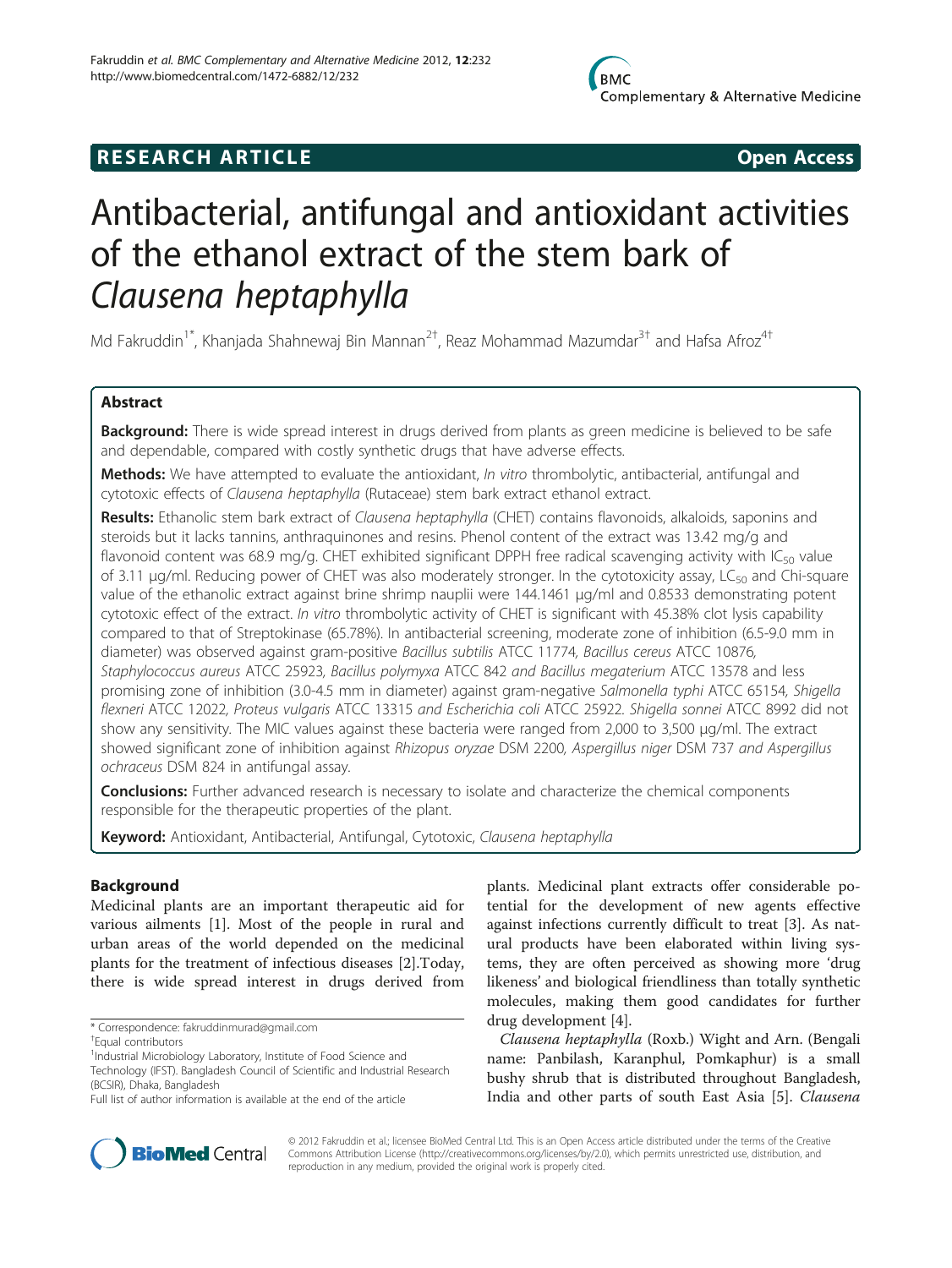species are known to be useful in paralysis, ulcerated nose, headache, muscular pain and malarial fever [\[6](#page-7-0)]. They are also reputed as diuretic, astringent, insecticide, tonic and vermifuge [[7\]](#page-7-0). The leaves of the plants possess antimicrobial properties [[8,9\]](#page-7-0). A new carbazole alkaloid, named clausenal, was isolated from the leaves of C. heptaphylla and the alkaloid was found to be active against both Gram-positive and Gram-negative bacteria and fungi [[10](#page-7-0)].

We have attempted to evaluate the antioxidant, In vitro thrombolytic, antibacterial, antifungal and cytotoxic effects of C. heptaphylla stem bark ethanolic extract in this study.

## Methods

## Ethical statement

All animal experiments were carried out on shrimp nauplii, for which ethical approval is not required. All human blood samples were obtained from consenting, healthy individuals. There are no ethical review bodies in Bangladesh, so it was not possible for us to obtain approval for this procedure.

#### Media and chemicals

DPPH (2,2-diphenyl-1-picrylhydrazyl), TCA (trichloroacetic acid) and ferric chloride were obtained from Sigma Chemical Co. USA; Ascorbic acid was from SD Fine Chem. Ltd. India, ammonium molybdate from Merck, Germany. Mueller-Hinton broth and agar media (Hi media, India), final PH 7.3±0.2 (at 25º C), was used for MIC determination and antibacterial. On the other hand, potato dextrose agar media (Hi media, India), final PH (at 25º C) 5.6±0.2 and artificial seawater (3.8% NaCl solution) were used for the determination of antifungal and cytotoxic effect [[1\]](#page-7-0).

#### Collection of plant material

The stem bark of C. heptaphylla was collected from Jhalokathi, Bangladesh in june 2011 and was identified. The plant was identified by Sarder Nasir Uddin (Taxonomist, Bangladesh National Herbarium, Ministry of Environment and Forest, Dhaka, Bangladesh). A voucher specimen is preserved in Bangladesh National Herbarium with the accession No. DACD- 52876.

#### Extraction of plant material

The fresh stem barks of C. heptaphylla were washed with water immediately after collection. Then chopped into small pieces, air dried at room temperature for about 10 days and pulverized into powder (1 kg) which was macerated in 6 L pure ethanol for 7 days at room temperature (23±5)<sup>º</sup> C. After 7 days, extract was filtered off through cotton plug and finally with a Whatman No. 1 filter paper. Then extract was concentrated under reduced pressure below 50<sup>º</sup> C through rotatory vacuum evaporator (RE200 Sterling, UK). The concentrated extract (45 gm blackish-green, 4.5% w/w yield) was stored at 4<sup>º</sup> C [\[11](#page-7-0)].

#### Phytochemical screening

To identify the chemical constituents of plant extract standard procedures were followed. Freshly prepared crude extracts of C. heptaphylla were qualitatively tested for the presence of chemical constituents using the following reagents and chemicals, flavonoids with the use of Mg and HCl; tannins with ferric chloride and potassium dichromate solutions and saponins with ability to produce stable foam and steroids with Libermann Burchard reagent, reducing sugars with Benedict's reagent and observed color change in respective [\[12](#page-7-0)].

## Determination of total phenolic content

Folin-Ciocalteu method was used to determine the total phenolic content; Folin-Ciocalteu oxidized the extract whereas sodium carbonate neutralized it. Blue color formed and the absorbance was measured at 760 nm after 60 min by using gallic acid (GA) as standard. Total Phenolic content was expressed as mg GA equivalent/ gm of extract [[13](#page-7-0)].

## Determination of total flavonoid content

Method described by Meda et al. [\[14](#page-7-0)] was followed to determine the flavonoid content where quercetin was used as standard. 1 mg of plant extract in methanol was mixed with 1 ml of aluminium trichloride in Ethanol (20 mg/ml) and a drop of acetic acid was added. Then diluted up to 25 ml with ethanol and measured the absorbance at 415 nm after 40 min. The absorption of blank samples and standard quercetin solution (0.5 mg/ml) in methanol was measured under the same conditions [\[14\]](#page-7-0).

## DPPH radical scavenging activity

The antioxidant activity of *C. heptaphylla* ethanolic stem bark extract and the standard antioxidant ascorbic acid was assessed on the basis of the radical scavenging effect of the stable 2,2- diphenyl-1-picrylhydrazyl (DPPH) free radical activity according to the method described by Brand-Williams et al. [\[15](#page-7-0)]. C. heptaphylla ethanolic extract with different concentrations (10, 50, 100, 200, 400, 600, 800 and 1000 μg/ml) were prepared in ethanol. Ascorbic acid was used as standard in 1- 100 μg/ml solution. The scavenging activity against DPPH was calculated using the following equation: Scavenging activity  $(\%) = [(\text{A-B})/\text{A}] \times 100$ , Where A was the absorbance of control (DPPH solution without the sample), B was the absorbance of DPPH solution in the presence of the sample (extract/ascorbic acid). Then, % scavenging activity was plotted against log concentration and from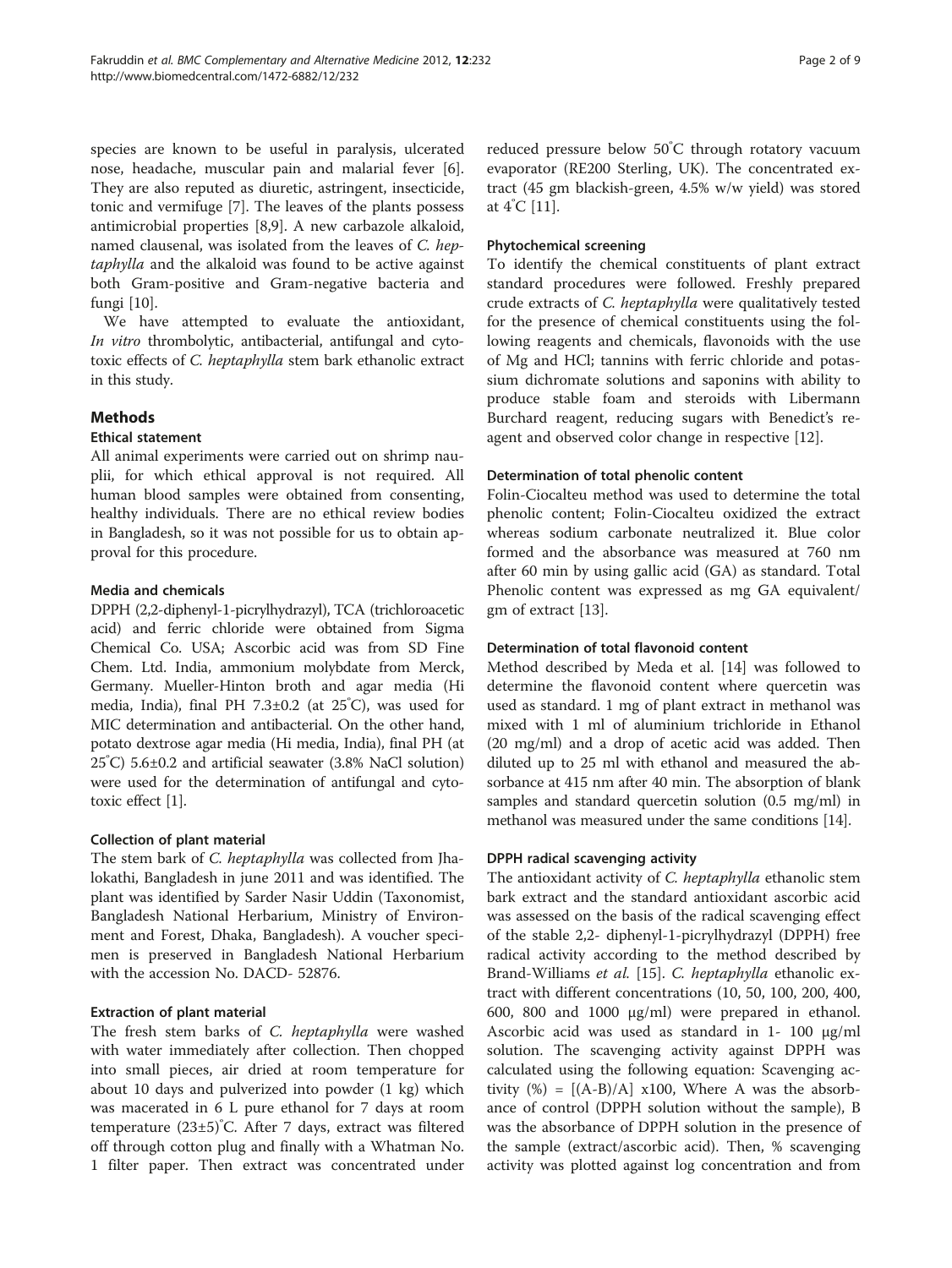the graph  $IC_{50}$  (Inhibition concentration 50) value was calculated by linear regression analysis.

## Reducing power

The reducing power of *C. heptaphylla* extract was determined according to the method of Oyaizu [[16\]](#page-7-0). Different concentration of C. heptaphylla extract in 1ml of distilled water was mixed with phosphate buffer (2.5 ml, 0.2 M, pH 6.6) and potassium ferricyanide  $[K_3Fe(CN)_6]$ (2.5 ml, 1%) then the mixture was incubated at 50°C for 20 min. Trichloroacetic acid (10%) slightly added (2.5 ml)to the mixture and centrifuged at 3,000 rpm for 10min. The upper layer of the solution (2.5 ml) was mixed with distilled water  $(2.5 \text{ ml})$  and  $\text{FeCl}_3$   $(0.5 \text{ ml})$ , 0.1%) then taken the absorbance at 700 nm. The reference standard was Ascorbic acid and the Blank solution contained Phosphate buffer [\[16](#page-7-0)].

## Brine shrimp lethality bioassay

Cytotoxic activity of ethanolic stem bark extract was determined by Brine-Shrimp Lethality assay as described by Meyer et al. [[17\]](#page-7-0). Simple zoological organism (Artemia) was used as a convenient monitor for the screening. The eggs of the brine shrimp were hatched in artificial seawater (3.8% NaCl solution) for 48 hours to mature shrimp called nauplii. Then 30 mg of C. heptaphylla stem bark extract were separately dissolved in 3 ml of DMSO, and from these 1000, 500, 250, 125 and 62.5 μg/ml were prepared by serial dilution. Each concentration was tested in triplicate, giving a total of 15 test tubes for each sample. A control containing 5 ml of DMSO solvent was used for each solvent. The final volume of the solution in each test-tube was made up to 5 ml with seawater immediately after adding shrimp larvae. The test tubes were maintained under illumination. After 24 hours have elapsed, Survivors were counted with the aid of a 3x magnifying glass. The  $LC_{50}$  values were calculated from Probit Chart using computer software "BioStat-2007".

#### In vitro thrombolytic activity

Individuals from whom the blood samples were collected were informed and upon their consent they were included in this study. Samples were taken from adult healthy individual. No children were included in this study. In vitro thrombolytic activity was performed according to Ratnasooriya et al. [\[18](#page-7-0)].The extract was suspended in 10 ml distilled water and shaken vigorously on a vortex mixer. Then the suspension was kept overnight and decanted to remove the soluble supernatant, which was filtered through a filter paper (Whatman No. 1). The solution was then ready for in vitro evaluation of clot lysis activity [\[19](#page-7-0)]. Commercially available lyophilized Streptokinase vial (Polamin Werk GmbH, Herdecke,

Germany) of 15,00,000 I.U., 5 ml sterile distilled water was added and mixed properly. This suspension was used as a stock from which 100 μl (30,000 I.U) was prepared for *in vitro* thrombolysis. Experiments for clot lysis were carried as reported earlier (Prasad et al., 2007). Venous blood drawn from healthy volunteers was transferred in different pre-weighed sterile eppendorf tube (500 μl/tube) and incubated at 37°C for 45 minutes. After clot formation, serum was completely removed (aspirated out without disturbing the clot formed). Each tube having clot was again weighed to determine the clot weight (Clot weight = weight of clot containing tube  $$ weight of tube alone). Each eppendorf tube containing clot was properly labeled and 100 μl of plant extract was added to the tubes. All the tubes were then incubated at 37°C for 90 minutes and observed for clot lysis. After incubation, fluid obtained was removed and tubes were again weighed to observe the difference in weight after clot disruption. Difference obtained in weight taken before and after clot lysis was expressed as percentage of clot lysis. Streptokinase and water were used as a positive and negative (non-thrombolytic) control respectively. The experiment was repeated several times with the blood samples of different volunteers. Clot lysis was calculated by the following formula:

% $clotlysis =$ (Weightofthelysisclot/ Weightofclotbeforelysis)  $\times$  100

## Antibacterial assay

In vitro antibacterial screening was carried out by disc diffusion method [[20](#page-7-0)] against 6 gram-positive (Bacillus subtilis, Staphylococcus aureus, Bacillus cereus, Bacillus polymyxa, Bacillus megaterium, Enterococcus faecalis) and 8 gram-negative bacteria (Salmonella typhi, Klebsiella sp., Shigella flexneri, Shigella sonnei, Proteus sp., E. coli, Vibrio cholerae, Pseudomonas aeruginosa). The bacterial suspension turbidity adjusted to McFarland standard number 0.5, in Mueller Hinton Broth (Himedia, India). With a sterile cotton swab bacterial culture was streaked on previously prepared Mueller Hinton agar plate (Himedia, India). Dried and sterilized paper discs were treated separately with desired concentration of previously prepared ethanolic solution of the root extract using a micropipette dried in air under aseptic condition and placed at equidistance in a circle on the seeded plate. The concentrations of root extract used were 2 mg/disc and 3 mg/disc. These plates were kept for 4-6 hours at low temperature and the test materials diffuse from disc to the surrounding medium by this time. The plates were then incubated at 37°C for 18 hours. The diameter of zone of inhibition produced by root extract was then compared with standard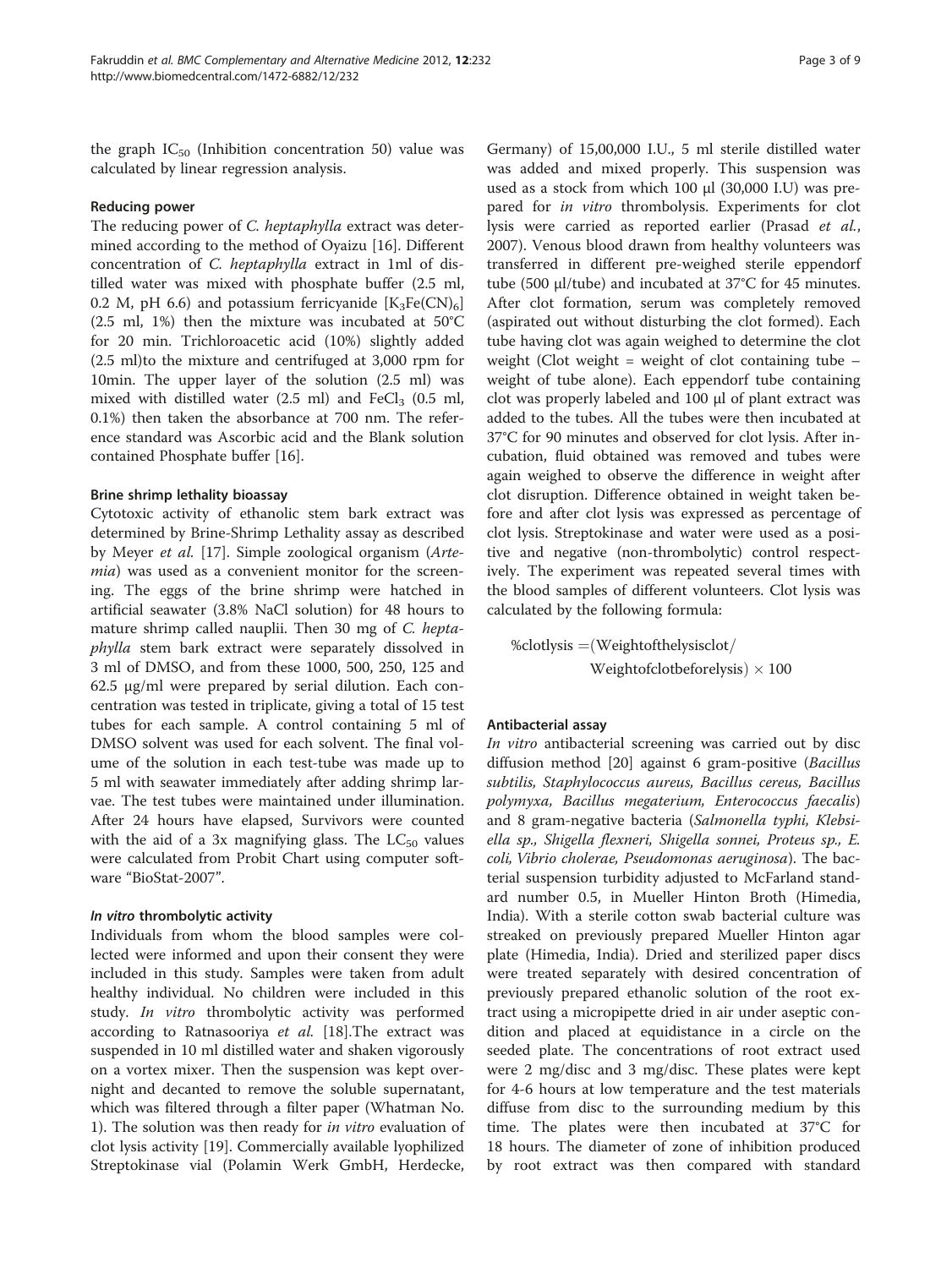antibiotic Kanamycin (30 μg/disc). Each sample was used in triplicate for the determination of antibacterial activity. Blank disc impregnated with solvent ethanol followed by drying off was used as negative control.

## Determination of MIC

Minimum inhibitory concentrations (MIC) of crude extract of the C. heptaphylla were performed by macrodilution method [[21](#page-7-0)]. The crude extract was dissolved in 30% dimethyl sulfoxide (DMSO) to obtain 10% (w/v) solution. For MIC test of the selected bacteria, the extract was first diluted in sterilized Mueller-Hinton broth to the highest concentration of 10,000 μg/ml and then dilution were performed at concentration of 5000 μg/ml, 4000 μg/ml, 3500 μg/ml, 3000 μ/ml, 2500 μ/ml, 2000 μg/ml, 1500 μg/ml, 1000 μg/ml, 750 μg/ml, 500 μg/ml and 250 μg/ml in screw caped tube containing broth medium. Bacterial suspensions of the test organism were prepared in sterilized Mueller-Hinton broth. Then 1 ml of the dilution was added to each sterilized screw capped tube containing 1 ml of compound suitably diluted in the sterilized broth medium to give final volume of 2 ml. Culture medium without samples and others without microorganisms were used in the tests as control. Tubes were incubated at  $37^{\rm o}{\rm C}$ for 20-24 hours and growth was indicated by turbidity.

## Antifungal assay

The poisoned food technique [\[22](#page-7-0)] was used to screen for antifungal activity. Potato dextrose agar (PDA) was used as a culture medium. From this required concentration of extract was taken by sterilized pipette in a sterilized petriplate and then 15 ml medium was poured into the petriplate and mixed well and allowed to solidify. Inoculation was done at the center of each plate with 5 mm mycelium block for each fungus. The mycelium block was prepared with the help of cork borer from the growing area of a 5 days old culture of the test fungi on PDA. The blocks were placed at the center of each petriplate in an inverted position to get greater contact of the mycelium with the culture medium. The inoculated plates were incubated at (25±2)<sup>0</sup>C. Proper control (PDA without extract) was also maintained. Diameter of fungal colonies was measured after 5 days of incubation. The average of triplicate of measurements was taken as colony diameter of the fungus in millimeters. The percentage inhibition of mycelial growth of the test fungus was calculated by the following formula:

 $I = (C - T)/C \times 100$ 

where, I=Percentage of Inhibition, C=Diameter of the fungal colony in control, T=Diameter of the fungal colony in treatment [[11](#page-7-0)].

## Statistical analysis

All the *in vitro* experimental results were given as mean ± SEM of three parallel measurements and data were evaluated by using student's t-test. P values <0.001 were regarded as significant. Results were processed by Excel (2007) and BioStat [[23,24\]](#page-7-0).

## Results

## Phytochemical screening

Qualitative Phytochemical tests of Clausena heptaphylla were performed for the ethanol extract of the bark of stem. The results of various chemical tests for the detection and identification of chemical constituents were summarized in Table 1. The table indicates the presence of some chemical constituents present in the plant parts.

## Total phenol and flavonoid content

The total phenol and total flavonoid contents of Clausena heptaphylla of ethanol extract were expressed in Gallic acid and Quercetin equivalents respectively. Total phenolic content was 13.42 mg/g Gallic acid equivalent and total flavonoid content was 68.9 mg/g Quercetin equivalent.

Different studies suggest that different types of polyphenolic compounds such as flavonoids, phenolic acids which are found in plants have multiple biological effects, including antioxidant activity [[25](#page-7-0)].

## DPPH free radical scavenging activity

The antioxidant activity of the extract was assessed by the DPPH free radical scavenging assay as shown in Figure [1](#page-4-0). The stem bark extract exhibited significant DPPH free radical scavenging effects compared to standard ascorbic acid. Where,  $IC_{50}$  value of ascorbic acid was 5.15 μg/ml and stem bark extract was 3.11 μg/ml.

Antioxidant activity of C. heptaphylla extract was measured by DPPH free radical scavenging method and

Table 1 Result of phytochemical screening of ethanol stem bark extract of C. heptaphylla

| <b>Tests</b>  | <b>CHET</b> |
|---------------|-------------|
| Flavonoid     | $^{+}$      |
| Tannin        |             |
| Glycoside     | $^{+}$      |
| Alkaloid      | $+$         |
| Anthraquinone | ۰           |
| Carbohydrate  | $^{+}$      |
| Resin         |             |
| Protein       |             |
| Saponins      | $^{+}$      |
| Steroids      | $+$         |

(CHET denote for ethanolic extracts of Clausena heptaphylla;  $(+)$  = present;  $(-)$ = Absent).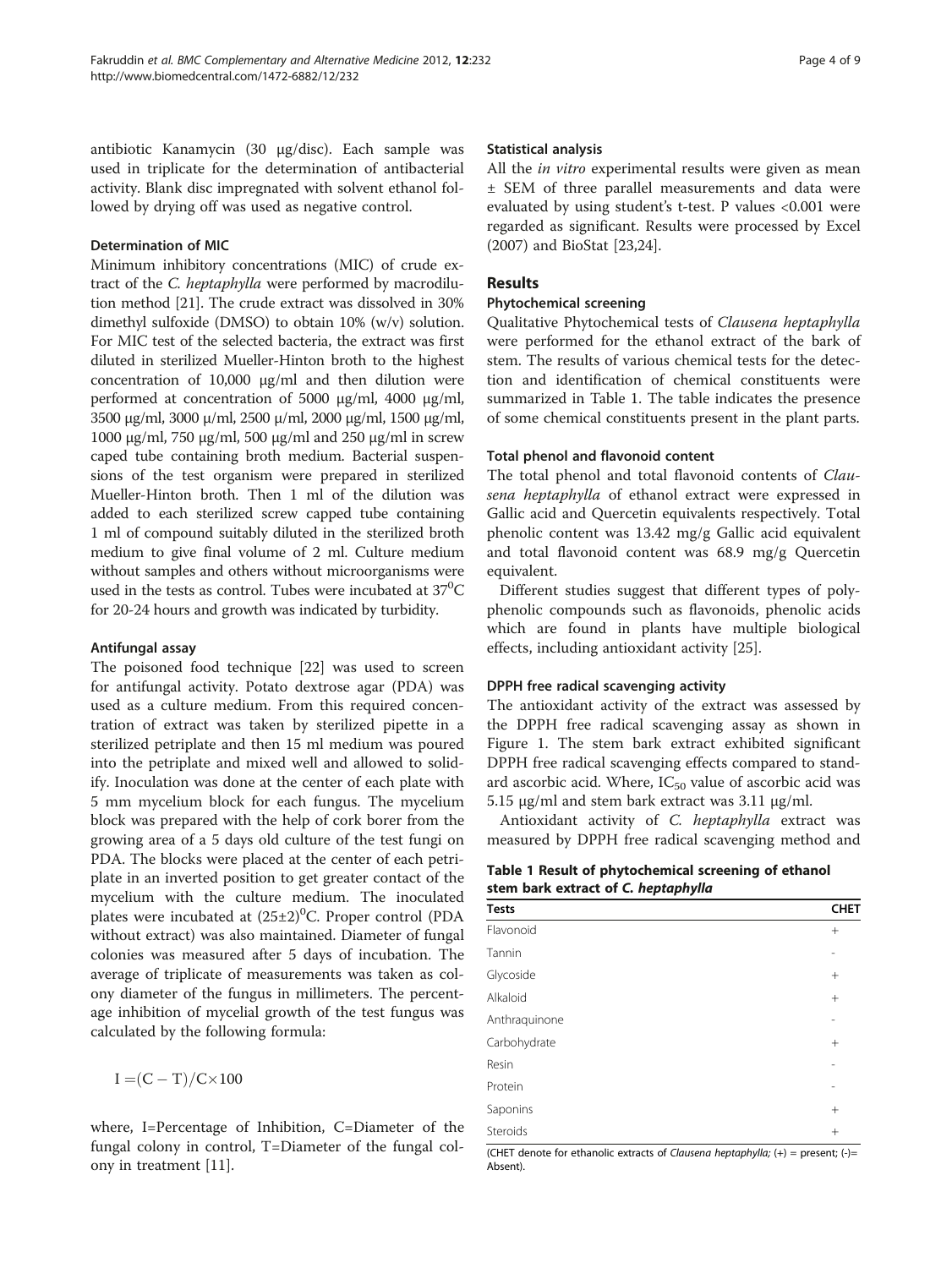<span id="page-4-0"></span>

their scavenging activity was compared with the standard antioxidant ascorbic acid. Both ascorbic acid and extract showed a dose dependent activity. However, extract showed very strong DPPH free radical scavenging effect in regard to ascorbic acid. Among seven different concentrations used in the study  $(10 \text{ to } 1000 \text{ µg/ml})$ 1000 μg/ml showed the highest scavenging activity 98.64% whereas ascorbic acid of the same concentration showed 99.65% which are very close to each other (Figure 1). Percent (%) scavenging activity was plotted against log concentration and from the graph  $IC_{50}$ (Inhibition concentration 50) value was calculated by linear regression analysis.  $IC_{50}$  value of ascorbic acid and extract was found 5.15 μg/ml and 3.11 μg/ml, respectively.

#### Reducing power

The reducing power of a compound is related to its electron transfer ability and may therefore; serve as an indicator of its potential antioxidant activity [[26\]](#page-7-0). By using the potassium ferricyanide reduction method the reductive capabilities of the plant extracts was identified in comparison with ascorbic acid. The reducing power of the extracts was moderately strong while increasing dose it shows little increment. At 100 μg/ml concentration, reducing power of CHET was 0.73 whereas that of ascorbic acid was 0.85. But, with increasing concentration (100-200 μg/ml), reducing power of CHET increased from 0.73 to o.89 whereas that of ascorbic acid increased from 0.85 to 1.54.

## Brine shrimp lethality bioassay

Cytotoxic effect of the extract is summarized in the Figure 2. In cytotoxic bioassay, the  $LC_{50}$  value of CHET was 144.1461 μg/ml.

## In Vitro clot lysis assay

Addition of 100 μl Streptokinase (SK), a positive control (30,000 I.U.) to the clots along with 90 minutes of incubation at 37°C, showed 69.35  $\pm$  1.88% clot lysis. Clots



when treated with 100 μl sterile distilled water (negative control) showed only negligible clot lysis (6.23%). The mean difference in clot lysis percentage between positive and negative control was very significant ( $p < 0.0001$ ). The in vitro thrombolytic activity study revealed that Clausena heptaphylla showed  $44.64 \pm 2.78\%$  clot lysis and Clausena heptaphylla in combination with Streptokinase showed  $74.23 \pm 1.79\%$  clot lysis activity. Percent clot lysis obtained after treating clots with herb and appropriate controls is shown in Figure 3. Statistical representation of the effective clot lysis percentage by our herbal preparation, positive thrombolytic control (Streptokinase) and negative control (sterile distilled water) is tabulated in Additional file [1](#page-7-0): Table 3.

Statistical representation of the effective clot lysis percentage by herbal preparations, positive thrombolytic control (Streptokinase) and negative control (sterile distilled water) were done by paired t-test analysis; clot lysis % is represented as mean  $\pm$  S.D. and p of herbal preparation (C. heptaphylla) was < 0.05; which was considered as significant.

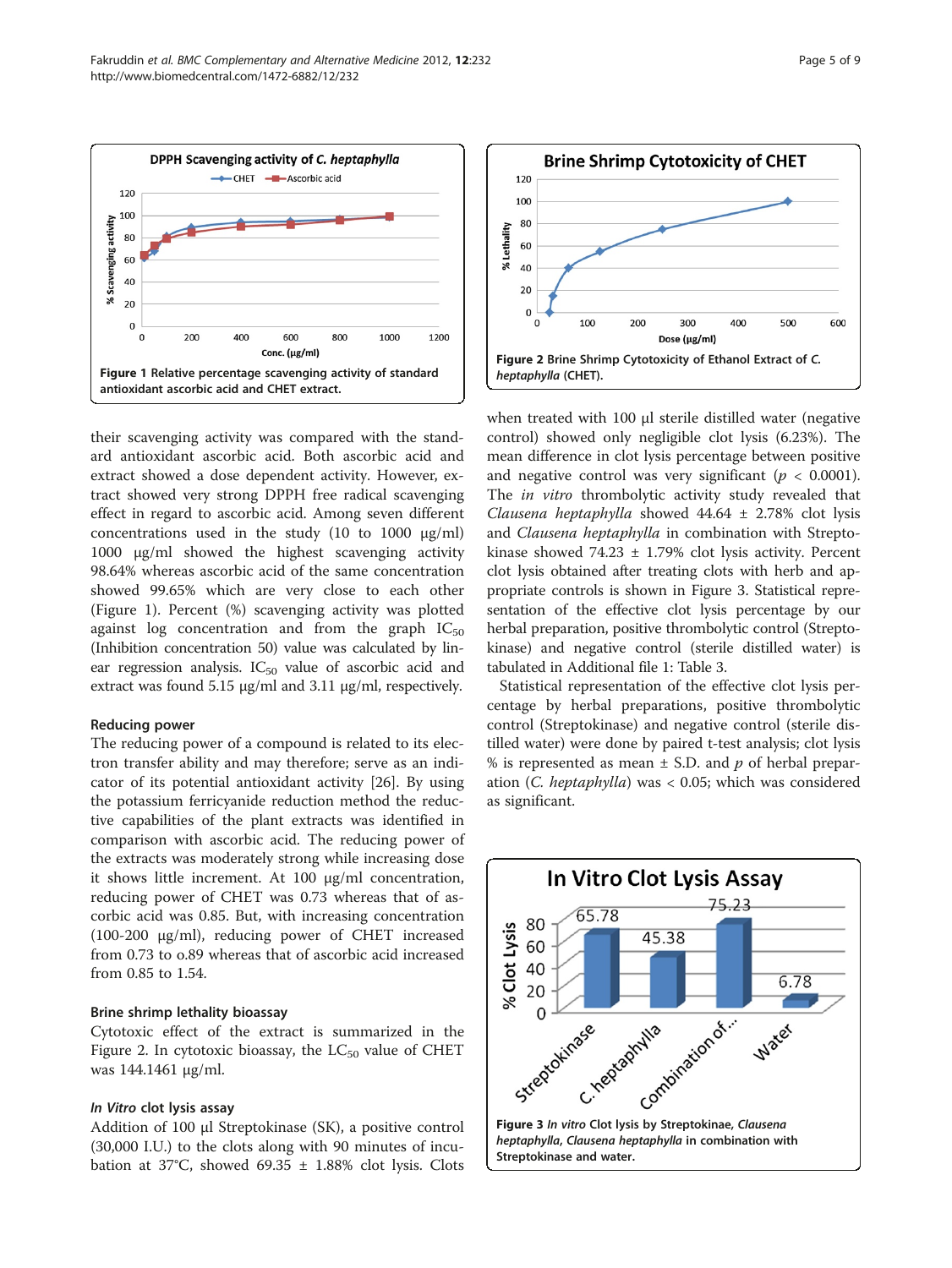## <span id="page-5-0"></span>Antibacterial assay

CHET showed antibacterial activity as measured by zone of inhibition against all the bacteria tested except Shigella sonnei. CHET showed better antibacterial activity against gram-positive bacteria than gram-negative. Highest activity was demonstrated against Enterococcus faecalis and lowest against Vibrio cholerae. Again better antibacterial activity was demonstrated with 4 mg/disc concentration than 2 mg/disc concentration.

#### Determination of MIC

The MIC value against Gram-positive and Gramnegative bacteria ranged from 2,000 to 3,500 μg/ml, respectively (Table 2). Lowest MIC value (2000 μg/ml) of CHET was against Bacillus subtilis and Proteus sp. MIC value was higher (3500 μg/ml) against Klebsiella sp., Salmonella typhi and Shigella sonnei. MIC value was much higher than control antibiotic, Doxycycline (30 μg/ml). Considering the impurities and complex composition of the extract, MIC value against the pathogens included in this study was promising though Doxycycline had much lower MIC value.

## Antifungal assay

The anti-fungal potentials of the stem bark extract of C. heptaphylla were assessed against 5 fungal species. The results (diameter of zone of inhibition) were compared with the standard drug, Fluconazole (100 μg/disc). C. heptaphylla extract showed strong antifungal activity against the tested fungi (Table [3\)](#page-6-0). All the tested fungi were susceptible to ethanolic stem bark extract of C. heptaphylla. CHET produced almost similar zone diameter compared with the standard drug in a very lower concentration (4-6 μg) compared to standard drug  $(100 \mu$ g).

## **Discussion**

Plants produce a huge variety of secondary compounds as natural protection against microbial and insect attack. Some of these compounds are toxic to animals, but others may not be toxic. Indeed, many of these compounds have been used in the form of whole plants or plant extracts for food or medical applications in human [[27\]](#page-7-0) because plants are the natural reservoir of many antimicrobial, anticancer agents, analgesics, anti-diarrheal, antifungal as well as various therapeutic activities [[28\]](#page-7-0). Acceptance of medicines from such plant origin as an alternative form of healthcare is increasing because they are serving as promising sources of novel antibiotic prototypes [[29\]](#page-8-0). Some of the phytochemical compounds e.g. glycoside, saponin, tannin, flavonoids, terpenoid, alkaloids, have variously been reported to have antimicrobial activity [\[30](#page-8-0)].

Ethanolic stem bark extract of Clausena heptaphylla (CHET) contains flavonoids, alkaloids, saponins and steroids but it lacks tannins, anthraquinones & resins. Phenol content of the extract is 13.42 mg/g and flavonoid content is 68.9 mg/g.

Free radicals from oxidative stress are involved in many disorders like atherosclerosis, angina pectoris, neurodegenerative diseases and cancer. Antioxidants due to their scavenging activity are useful for the management of those diseases. The quantitative determination of antioxidants explored that high quantity of scavenging substances are found to be [[31](#page-8-0)] in C. heptaphylla which plays the key role in showing free radical scavenging

Table 2 Minimum Inhibitory Concentration of CHET and Doxycycline

| <b>Test organism</b> |                          | Source ID (ATCC) | MIC value         |                                   |  |
|----------------------|--------------------------|------------------|-------------------|-----------------------------------|--|
|                      |                          |                  | CHET $(\mu q/ml)$ | Doxycycline hydrochloride (µg/ml) |  |
| Gram-positive        | <b>Bacillus subtilis</b> | 11774            | 2000              | 5.0                               |  |
|                      | Staphylococcus aureus    | 25923            | 2500              | 5.5                               |  |
|                      | Bacillus cereus          | 10876            | 2500              | 4.5                               |  |
|                      | Bacillus polymyxa        | 842              | 3000              | 6.0                               |  |
|                      | Bacillus megaterium      | 13578            | 3000              | 5.5                               |  |
|                      | Enterococcus faecalis    | 29212            | 3000              | 4.5                               |  |
| Gram-negative        | Salmonella typhi         | 65154            | 3500              | 5.5                               |  |
|                      | Shigella flexneri        | 12022            | 3000              | 6.0                               |  |
|                      | Klebsiella pneumoniae    | 13883            | 3500              | 6.5                               |  |
|                      | Shigella sonnei          | 8992             | 3500              | 5.5                               |  |
|                      | Proteus vulgaris         | 13315            | 2000              | 4.5                               |  |
|                      | E. coli                  | 25922            | 2500              | 5.0                               |  |
|                      | Vibrio cholerae          | 15748            | 3000              | 5.0                               |  |
|                      | Pseudomonas aeruginosa   | 27853            | 2500              | 4.5                               |  |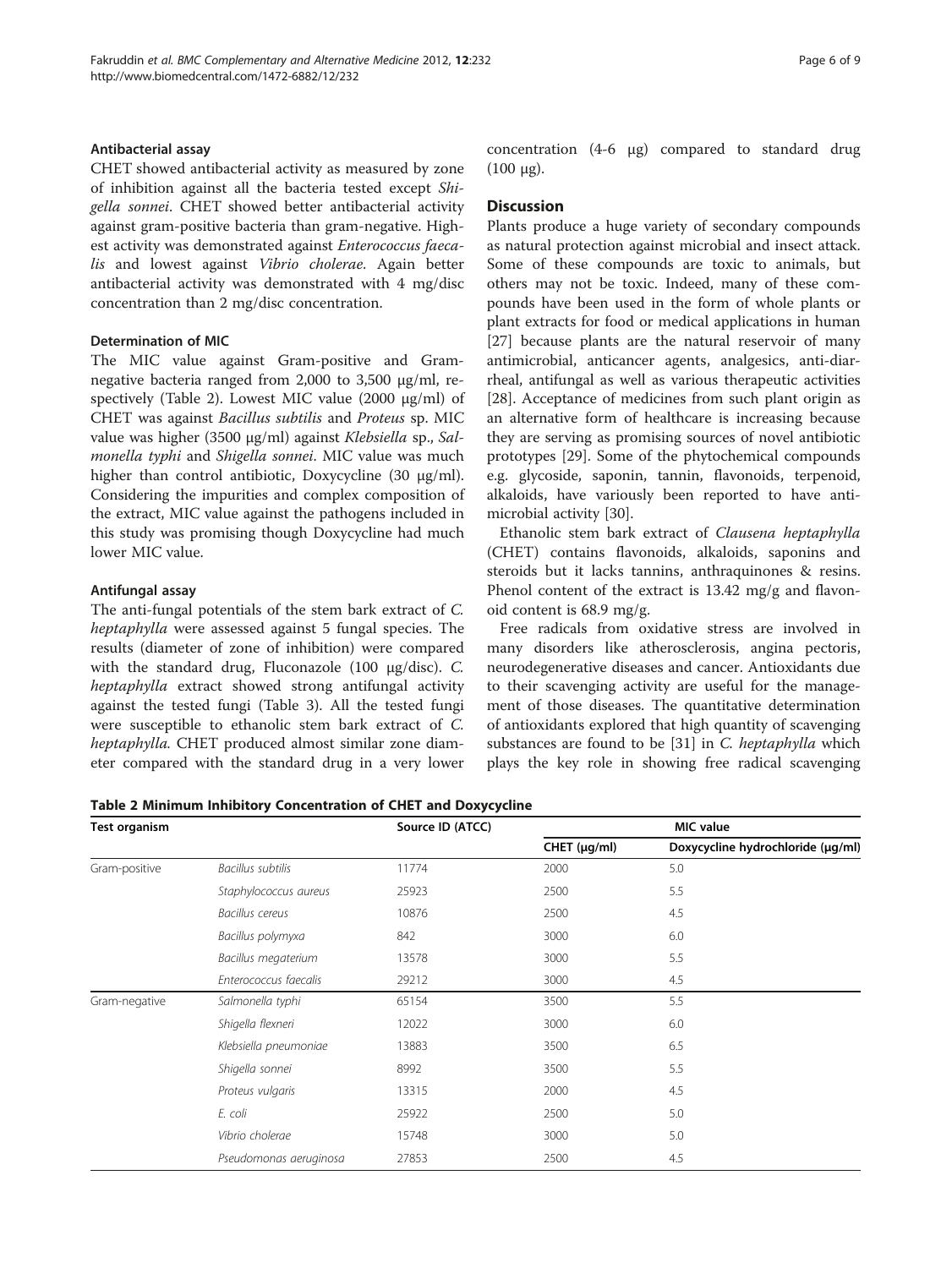| Organism                | Source     | ID    | % inhibition |             |                           |
|-------------------------|------------|-------|--------------|-------------|---------------------------|
|                         |            |       | CHET (4 mg)  | CHET (6 mg) | Fluconazole (100 $\mu$ g) |
| Aspergillus ustus       | <b>DSM</b> | 63535 | 29.56        | 35.67       | 45                        |
| Aspergillus niger       | <b>DSM</b> | 737   | 37.87        | 41.98       | 65                        |
| Aspergillus ochraceus   | <b>DSM</b> | 824   | 39.98        | 43.66       | 41                        |
| Penicillium chrysogenum | <b>DSM</b> | 1075  | 31.23        | 39.89       | 48                        |
| Rhizopus oryzae         | <b>DSM</b> | 2200  | 32.23        | 40.78       | 46                        |

<span id="page-6-0"></span>Table 3 In-vitro antifungal activity of CHET and fluconazole

activity of this plant. CHET exhibited significant DPPH free radical scavenging activity with  $IC_{50}$  value of 3.11 μg/ml. Reducing power of CHET is also moderately strong.

Brine shrimp lethality is a general bioassay which is indicative of cytotoxicity, antibacterial activities, pesticidal effects and various pharmacologic actions [[32](#page-8-0)]. In this research, six different concentrations (25, 31.25, 62.5, 125, 250, 500 μg/ml) of C. heptaphylla extract were used to determine its cytotoxicity by brine shrimp lethality bioassay (Figure [2](#page-4-0)). The extract showed lethality in a dose dependent manner.  $LC_{50}$  value of C. heptaphylla ethanol extract was found 144.1461 μg/ml at confidence limit 95% with chi-square value of 0.8533 (Figure [1](#page-4-0)). The  $LC_{50}$  value found in this study to be very significant suggesting the ethanol extract of C. heptaphylla has high potentiality to kill cancer cells as well as pests [\[32\]](#page-8-0). This significant lethality of the crude plant extract (as  $LC_{50}$ value less than 100 ppm or μg/ml) to brine shrimp is indicative of the presence of potent cytotoxic compounds which warrants further investigation.

In vitro thrombolytic activity of CHET is significant with 45.38% clot lysis capability compared to that of Streptokinase (65.78%) it can be considered for compound isolation in order to detect future anti-tumour compounds.

In antibacterial screening, moderate zone of inhibition (6.5-9.0 mm in diameter) were observed against grampositive Bacillus subtilis, Bacillus cereus, Staphylococcus aureus, Bacillus polymyxa and Bacillus megaterium and less promising zone of inhibition (3.0-4.5 mm in diameter) against gram-negative Salmonella typhi, Shigella flexneri,, Proteus sp. and Escherichia coli. Shigella sonnei did not show any sensitivity. Stem bark extract showed significant zone of inhibition against Rhizopus spp., Aspergillus niger and Aspergillus ochraceus in antifungal assay.

CHET showed zone of inhibition to almost all the strains (at dose 2 mg and 4 mg/disc) except Shigella soneii. Crude extract at the concentration of 2mg/disc showed 5.5, 6.0, 5.9, 6.2 and 6.4 mm zone of inhibition diameter against Gram-positive Bacillus subtilis, Staphylococcus aureus, Bacillus cereus, Bacillus polymyxa and Bacillus megaterium, respectively and 3.1, 2.5, 1.8, 3.6 mm diameter against Gram-negative Salmonella typhi, Shigella flexneri, Proteus sp. and E. coli. On the other hand, standard antibiotic Kanamycin (30 μg/disc) showed significant antibacterial activity against all tested grampositive and Gram-negative bacteria. Results implicated that the Gram-positive bacteria were more sensitive to the extract than the gram-negative bacteria. Bacillus megaterium, Enterococcus faecalis, Staphylococcus aureusand Klebsiella spp. were the most susceptible bacteria in this study (see Additional file [1](#page-7-0)). In a previous study, ethanolic stem bark extract of Terminalia arjuna showed 8-12 mm zone of inhibition diameter at 2 mg/ disc concentration and 12-16 mm zone diameter at 4 mg/disc concentration against multi-antibiotic resistant Vibrio cholerae [[33\]](#page-8-0). CHET has almost similar activity as Terminalia arjuna in this study. The present study justifies the claimed uses of C. heptaphylla in the traditional system of medicine to treat various infectious diseases caused by the microbes. The obtained results may provide a support to use of the plant in traditional medicine. Based on this, further chemical and pharmacological investigations to isolate and identify minor chemical constituents in C. heptaphylla and to screen other potential bioactivities may be recommended.

The MIC values against these bacteria were ranged from 2,000 to 3,500 μg/ml. The lowest MIC (2000 μg) was recorded against Bacillus subtilis and the highest MIC (3500 μg) recorded against Salmonella typhi and Shigella sonnei.C. heptaphylla showed a significant degree of anti-fungal activity (Table [2](#page-5-0)). The maximum antimycotic activity 43.66% was shown against A. ochraceus. Plant natural compounds are important source of mycotoxic compounds and they may provide a renewable source of useful fungicides that can be utilized in antimycotics drugs against infection of A. ochraceus. The effect of extract against A. niger was also higher implying that this plant can be utilized as anti-mycotics drugs against infection of A. niger in patients with pulmonary tuberculosis [[34](#page-8-0)]. Moderate anti-mycotic effect was found against Aspergillus ustus at the concentration of 4 and 6 mg/ml. Fluconazole was used as standard antifungal agent to compare the potentials of extract (Table 3). There are, however, alarming reports of opportunistic fungal infections which describe that the resistance of the organisms increased due to indiscriminate use of commercial anti-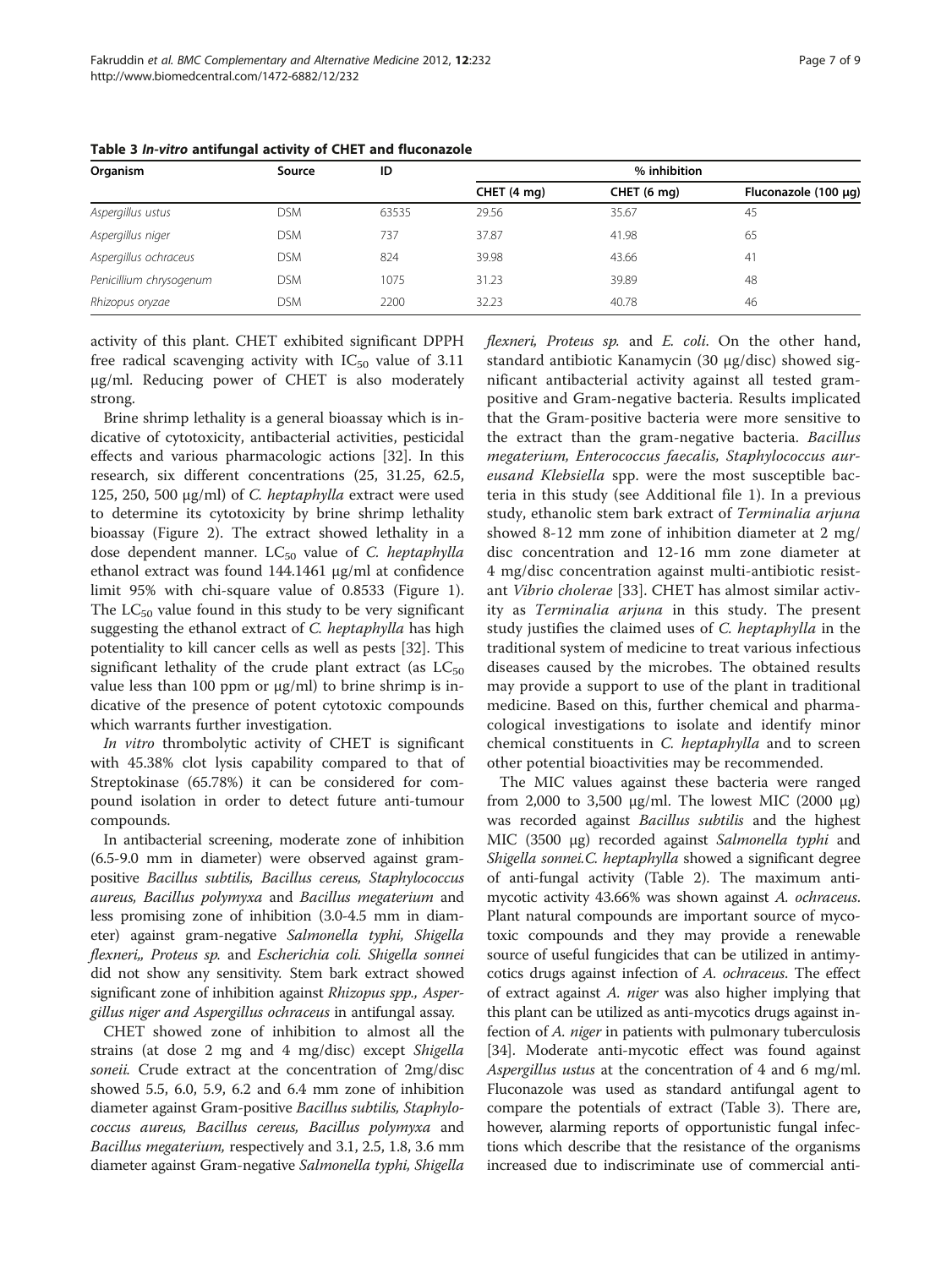<span id="page-7-0"></span>microbial drugs commonly used for the treatment of infectious disease. This situation forced the researchers to search for new anti-microbial substance from various sources including medicinal plant [\[34\]](#page-8-0). Our research findings revealed that medicinal plant C. heptaphylla can play a vital role in combating fungal resistance.

## Conclusions

This study delineates that C. heptaphylla extract possesses some potentials in free-radical scavenging activity and cytotoxic effect but it has low antimicrobial (antibacterial and antifungal) activity. Since, crude ethanol extract of C. heptaphylla showed antibacterial and cytotoxic effect, it can be assumed that different active secondary metabolites were present in this extract. However, further studies are necessary to elucidate the mechanism lying with these effects. This study may serve as a foot step regarding the biological and pharmacological activities of stem bark extract of C. heptaphylla.

## Additional file

[Additional file 1:](http://www.biomedcentral.com/content/supplementary/1472-6882-12-232-S1.doc) Figure1. Relative percentage scavenging activity of standard antioxidant ascorbic acid and CHET extract. Figure 2: Reducing potential of C. heptaphylla. Figure 3: Probit analysis for brine shrimp treated with CHET. Table 1: DPPH Scavenging activity of C. heptaphylla. Table 2: Brine Shrimp Cytotoxicity of Ethanol Extract of C. heptaphylla. Table 3+: Effect of ethanolic stem bark extract of C. heptaphylla and streptokinase (Positive control) on in vitro clot lysis. Table 4: In-vitro antibacterial activity of CHET and Kanamycin.

#### Competing interests

The authors declare that they have no competing interests.

#### Authors' contributions

MF planned the research work and collected the plant and drafted the manuscript. KSBM performed the antioxidant activity assay and in vitro thrombolytic assay. RMM has performed the antibacterial and antifungal and brine shrimp lethality assay. HA performed the phytochemical screening assay and reducing power assay. All authors read and approved the final manuscript.

#### Acknowledgement

The authors acknowledge Abhijit Chowdhury and Md. Nur Hossain, Scientific Officer, IFST, BCSIR, Dhaka for reviewing the manuscript critically.

#### Author details

<sup>1</sup>Industrial Microbiology Laboratory, Institute of Food Science and Technology (IFST). Bangladesh Council of Scientific and Industrial Research (BCSIR), Dhaka, Bangladesh. <sup>2</sup> Center For Food & Waterborne Diseases, icddr,b, Dhaka, Bangladesh. <sup>3</sup>BCSIR Laboratories- Chittagong, Chittagong, Bangladesh.<br><sup>4</sup>Dopartment of Microbiology, Primeasia University, Dhaka, Bangladesh. Department of Microbiology, Primeasia University, Dhaka, Bangladesh.

#### Received: 14 May 2012 Accepted: 23 November 2012 Published: 27 November 2012

## References

Das J, Mannan A, Rahman MM, Dinar MAM, Uddin ME, Khan IN, Habib MR, Hasan N: Chloroform and Ethanol Extract of Spondias Pinnata and its Different Pharmacological activity Like- Antioxidant, Cytotoxic, Antibacterial Potential and Phytochemical Screening through In-Vitro Method. Int J Res Pharma Biomed Sci 2011, 2(4):1806–1812.

- 2. Rahman MS, Junaid M: Antimicrobial Activity of Leaf Extracts of Eupatorium Triplinerve Vehl. against Some Human Pathogenic Bacteria and Phytopathogenic Fungi. Bang J Bot 2008, 37(1):89-92.
- 3. Machado TB, Leal ICR, Amaral ACF, Kuster RM, Kokis VM, Silva MG, Santos KRN: Brazilian phytopharmaceuticals evaluation against hospital bacteria. Phyto Ther Res 2005, 19:519–525.
- 4. Minhajur RM, Alam MM, Shahriar M, Moghal MR, Siddiqui R: The Antimicrobial activity and Brine Shrimp Lethality Bioassay of Leaf extracts of Stephania japonica (Akanadi). Bang J Microbiol 2011, 28(2):52–56.
- 5. Haque AM: Plant names of Bangladesh. Dhaka: Bangladesh National Herbarium. Ministry of Environment and Forest; 1987:137–214.
- 6. Yusuf M, Chowdhury JU, Wahab MA, Begum J: Medicinal plants of Bangladesh. Chittagong, Bangladesh: BCSIR Laboratories; 1994:177.
- 7. Perry LM: Medicinal Plants of East and Southeast Asia. Cambridge, USA: The MIT Press; 1980:231.
- 8. Sohrab MH, Mazid MA, Rahman E, Hasan CM, Rashid MA: Antibacterial activity of Clausena heptaphylla. Fitoterapia 2001, 72(5):547–549.
- 9. Begum R, Kaisar MA, Rahman MS, Chowdhury AMS, Rahman MM, Hasan CM, Rashid MA: Claudenolide-1-methyl ether from Clausena heptaphylla W & A. Bol Latinoamericano Caribe Plantas Medicin Aromá 2011, 10(2):136–138.
- 10. Chakraborty A, Saha C, Podder G, Chowdhury BK, Bhattacharyya P: Carbazole alkaloid with antimicrobial activity from Clausena heptaphylla. Phytochemistry 1995, 38(3):787–789.
- 11. Rahman MA, Chakma JS, Islam S, Ahmed NU: Evaluation of antioxidant, antibacterial, antifungal and cytotoxic effects of Clausena suffruticosa ethanolic root extract. *J Appl Pharma Sci* 2011, 1(5):90-95.
- 12. Ghani A: Medicinal Plants of Bangladesh. 2nd edition. Dhaka: The Asiatic Society of Bangladesh; 2003:603.
- 13. Singelton VR, Orthifer R, Lamuela-Raventos RM: Analysis of total phenols and other oxidation substrates and antioxidants by means of Folin-Ciocalteu reagent. Methods Enzymol 1999, 299:152–175.
- 14. Meda A, Lamien CE, Romito M, Millogo J, Nacoulma OG: Determination of the total phenolic, flavonoid and proline contents in burkina fasan honey, as well as their radical scavenging activity. Food Chem 2005, 91:571–577.
- 15. Brand-Williams W, Cuvelier ME, Berset C: Use of a free radical method to evaluate antioxidant activity. Food Sci Technol 1995, 28:25–30.
- 16. Oyaizu M: Studies on product of browning reaction prepared from glucose amine. Jpn J Nutr 1986, 44:307–315.
- 17. Meyer BN, Ferrigni NR, Putnam JE, Jacobsen LB, Nichols DE, McLaughlin JL: Brine Shrimp: A convenient general bioassay for active plant constituents. Planta Med 1982, 45:31–34.
- 18. Ratnasooriya WD, Fernando TSP, Madubashini PP: In vitro thrombolytic activity of Sri Lankan black tea, Camellia sinensis (L.) O. Kuntze. J Natn Sci Foundation Sri Lanka 2008, 36(2):179–181.
- 19. Prasad S, Kashyap RS, Deopujari JY, Purohit HJ, Taori GM, Daginawala HF: Effect of Fagonia Arabica (Dhamasa) on in vitro thrombolysis. BMC Complement Altern Med 2007, 7:36.
- 20. Bauer AW, Kirby WM, Sherris JC, Turck M: Antibiotic susceptibility testing by a standardized single disk method. Am J Clin Pathol 1966, 45:493-496.
- 21. Saha A, Rahman MS: Antimicrobial Activity of Crude Extract from Calycopteris floribunsa. Bang J Microbiol 2008, 25:137–139.
- 22. Grover RK, Moore JD: Toximetric studies of fungicides against brown rot organism- Sclerotinia fructicola and S. laxa. Phytopathology 1962, 52:876–880.
- 23. Hossain MN, Fakruddin M, Islam MN: Effect of chemical additives on the shelf life of tomato juice. Am J of Food Tech 2011, 6(10):914-923.
- 24. Kasote DM, Hedge MV, Deshmikh KK: Antioxidant activity of phenolic components from n-Butanol fraction (PC-BF) of defatted flax seed meal. Am J Food Tech 2011, 6(7):604-612.
- 25. Vinson JA, Dabbagh YA, Serry MM, Jang J: Plant Flavonoids, Especially Tea Flavonols, Are Powerful Antioxidants Using an in vitro Oxidation Model for Heart Disease. J Agri Food Chem 1995, 43:2800–2802.
- 26. Elzaawely AA, Xuan TD, Tawata S: Antioxidant and antibacterial activities of Rumex japonicas HOUTT. Aerial Parts Biol Pharm Bull 2005, 28:2225–2230.
- 27. Wallace RJ: Antimicrobial properties of plant secondary metabolites. Proc Nutr Soc 2004, 63:621–29.
- 28. Lucy H, DaSilva EJ: Medicinal plants: A re-emerging health aid. Elect J Biotech 1999, 2:56–70.